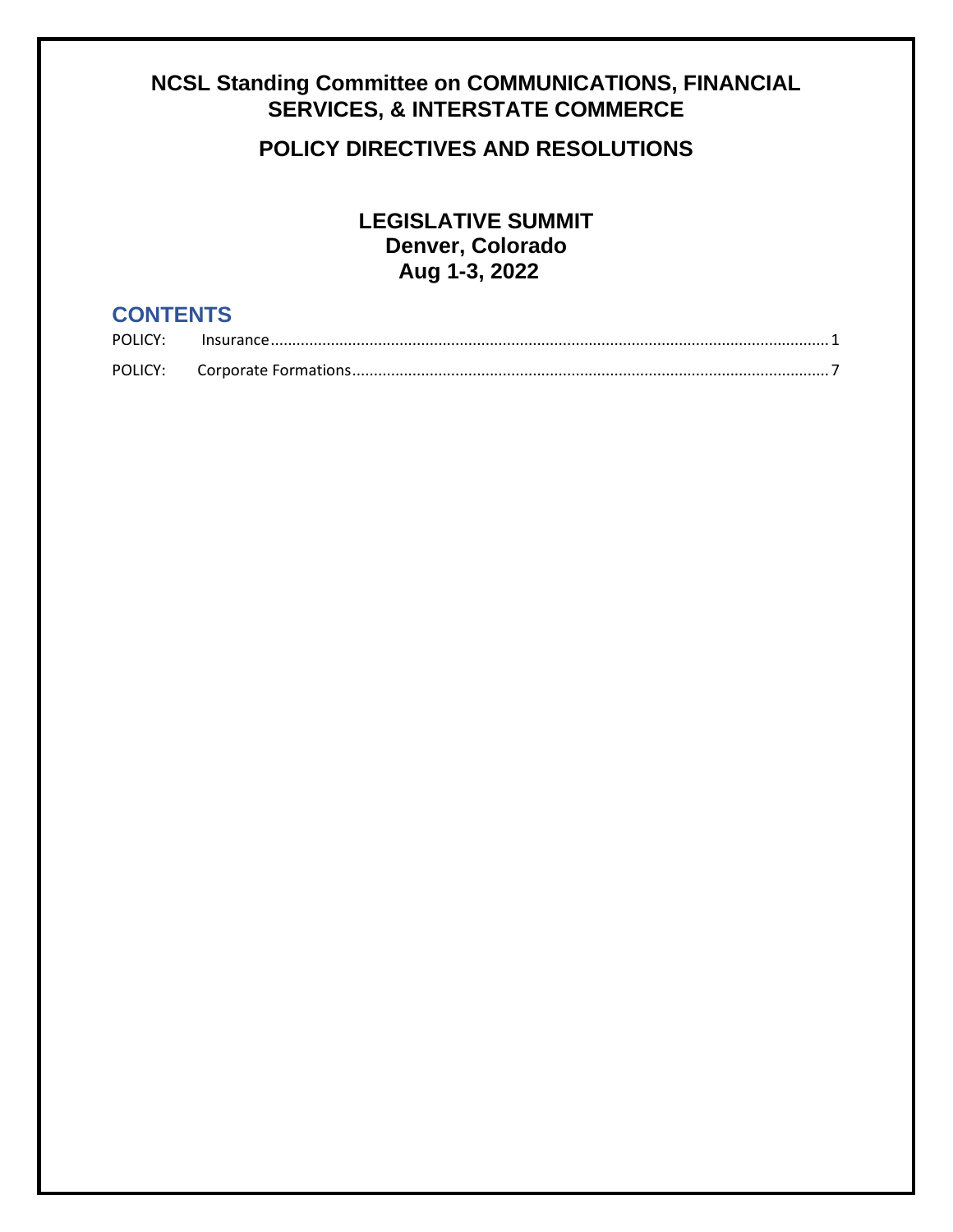# **COMMITTEE: COMMUNICATIONS, FINANCIAL SERVICES, & INTERSTATE COMMERCE**

## <span id="page-1-0"></span>**POLICY: INSURANCE**

## **TYPE: DIRECTIVE**

### **INSURANCE REGULATORY MODERNIZATION**

 The National Conference of State Legislatures (NCSL) is committed to state regulation of the business of insurance. NCSL acknowledges the responsibility of states to adjust state systems to meet the needs of the modern economy. NCSL opposes any proposal to establish either a federal or a dual system of regulation of insurance, to cede any state authority to regulate financial institutions involved in the business of insurance or to obtain Congressional ratification of trade agreements that preempt state regulation of insurance. States and insurance commissioners continue to develop a shared vision of insurance regulatory reform to meet the needs of the modern marketplace while preserving the advantages of the state system. NCSL supports the efforts of states to streamline and simplify insurance regulation. NCSL endorses state participation in the Interstate Insurance Product Regulation Commission, which creates a national state-based system to make regulatory decisions quickly on life insurance products according to uniform national standards. NCSL endorses state participation in the Surplus Lines Insurance Multi-State Compliance Compact (SLIMPACT), an interstate compact to protect and facilitate the collection of premium tax revenue on surplus lines and independently procured insurance placements by the compacting states. NCSL believes that state efforts to enact significant reforms in critical areas represent

 tremendous progress, and NCSL will continue to support further efforts as states move forward to achieve widespread reform in all areas in the years ahead.

### **State-Federal Partnership**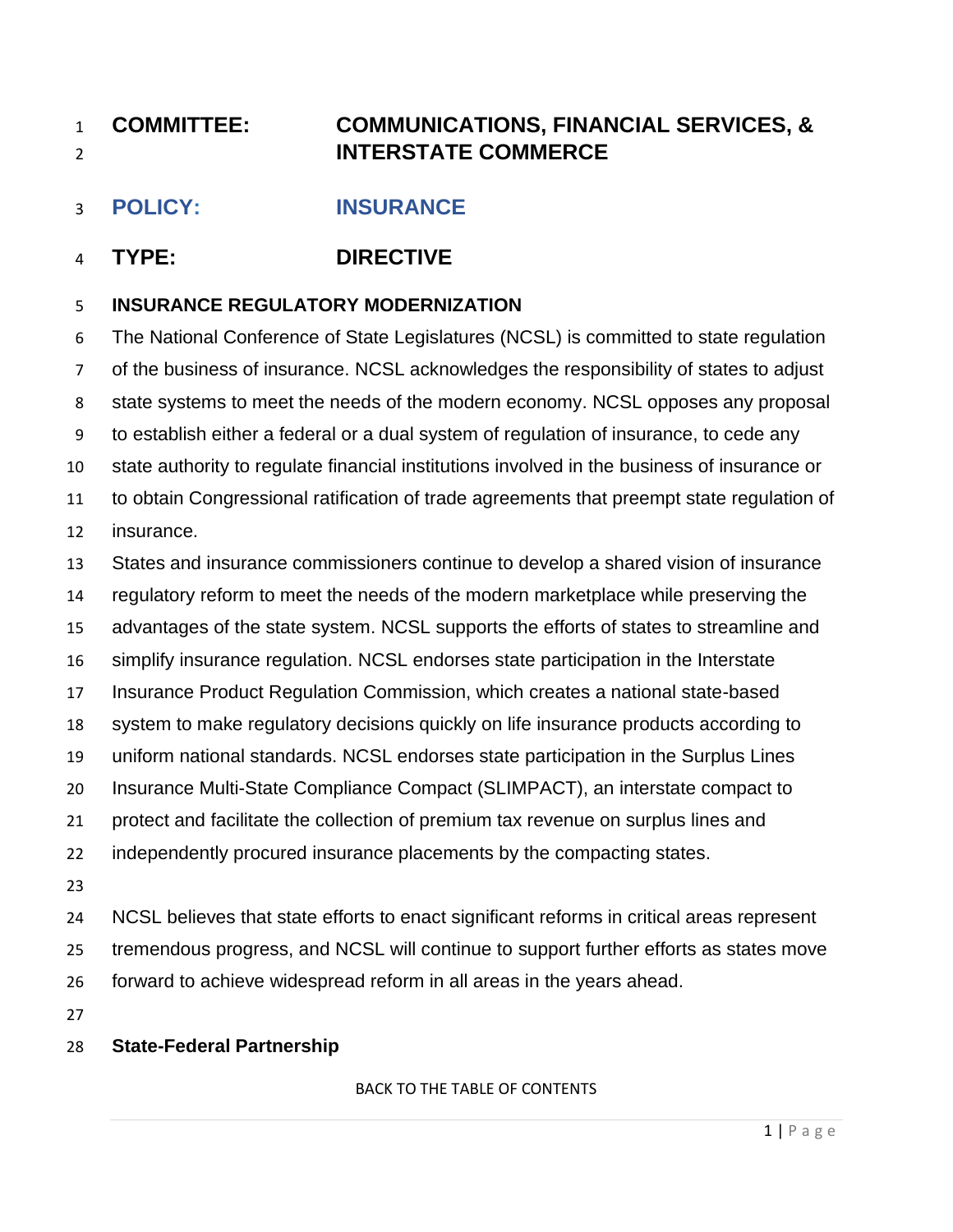- Individually and at the national level, states work to modernize insurance regulation.
- However, state legislatures recognize a legitimate federal role in overseeing and
- promoting well-functioning insurance markets.
- Title V of the Dodd-Frank Wall Street Reform and Consumer Protection Act established
- The Federal Insurance Office (FIO) within the U.S. Department of Treasury. While
- NCSL and other state groups were successful in limiting the scope of the FIO's
- authority, concern remains that the FIO will serve as a vehicle to promote a greater
- federal role in the historically state-regulated industry of insurance.
- 
- Therefore, NCSL opposes any administrative action by the FIO or federal legislation
- that: relies on wholesale preemption of state authority, would compel state compliance
- with federal standards or those of any non-governmental third party, or conditions,
- restricts or redirects state insurance revenues, including insurance premium taxes, fees
- and fines, either directly or as a condition of a state's refusal to submit to federal
- standards or federal efforts to commandeer a state executive branch official to
- participate in a federal regulatory program.
- Moreover, some in Congress and industry support federal legislation to establish a
- single federal regulator of insurance or allow for dual federal and state insurance
- regulation. NCSL opposes any provision of federal legislation that preempts state
- authority through the creation of a federal insurance official, commission or entity with
- the authority to regulate insurance, to implement federal standards, to enforce state
- compliance with federal standards, or to initiate or participate in judicial proceedings to
- resolve differences between federal standards and state law.
- 
- State legislators perform a critical role in the development of insurance public policy.
- However, despite this important function, state legislators are oftentimes overlooked for
- service on federal advisory boards and committees related to the regulation of the
- business of insurance. Recognizing this recurring oversight, NCSL requests an
- enhanced effort from the federal government to incorporate state legislators onto
- associated insurance advisory panels.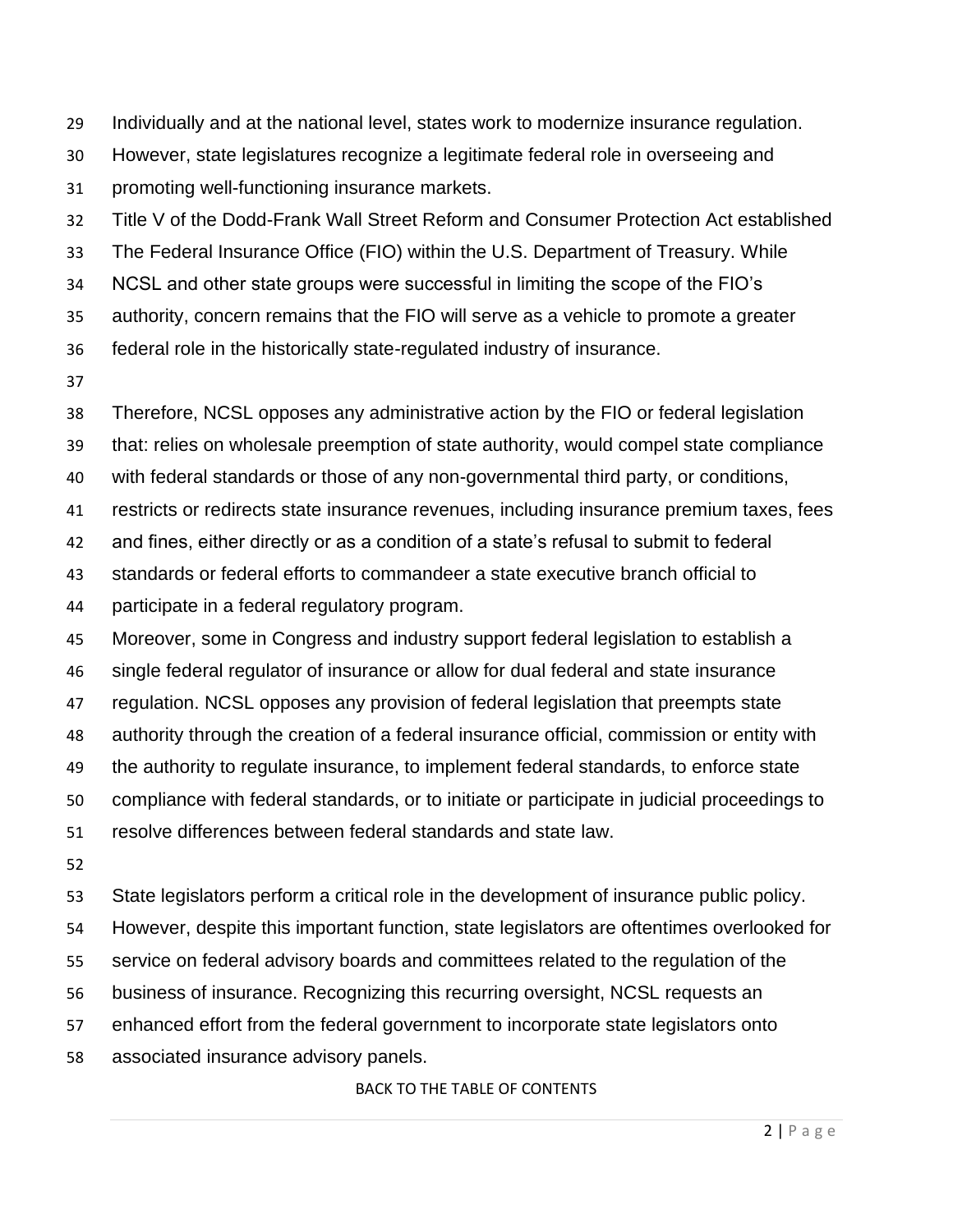#### **Insurance Company Solvency**

 The safety and soundness of insurance companies operating in the United States are the prime objective of state insurance regulation. State legislatures have endeavored to strengthen state insurance departments and to create standards for financial regulation that have improved the solvency of insurance companies.

 NCSL opposes any proposal to establish federal standards for state solvency regulation that cedes any authority to federal agencies to regulate financial institutions involved in the business of insurance, including congressional ratification of trade agreements that would preempt state regulation of insurance for solvency purposes. Although NCSL continues to support the National Association of Insurance Commissioners' Financial Regulation Standards and Accreditation Program, NCSL acknowledges that state legislatures and governors have the responsibility to enact policy, which state regulators enforce. NCSL recognizes that interstate compact proposals have the potential of addressing binding uniformity and effectiveness in specific areas of regulation. NCSL also objects to actions taken or contemplated by the Internal Revenue Service or other federal agencies to assert priority claims to the assets of failed insurers. The

states should first be allowed to distribute an insolvent company's assets to pensioners,

family businesses, other policyholders and others protected by the McCarran-Ferguson

Act's delegation of the business of insurance to the states.

[BACK TO THE TABLE OF CONTENTS](#page-0-0) 82 In the same vein, NCSL is concerned by federal bankruptcy rulings under the federal bankruptcy code that would allow alien insurers and reinsurers to move certain trust fund assets to bankruptcy proceedings in their domicile country. The trust funds established by alien insurers and reinsurers are to serve as collateral for insurance and reinsurance underwriting in the United States. Federal bankruptcy rulings have allowed such alien insurers and reinsurers to be exempt from state solvency regulation and have placed these collateral trust funds out of the reach of state insurance departments,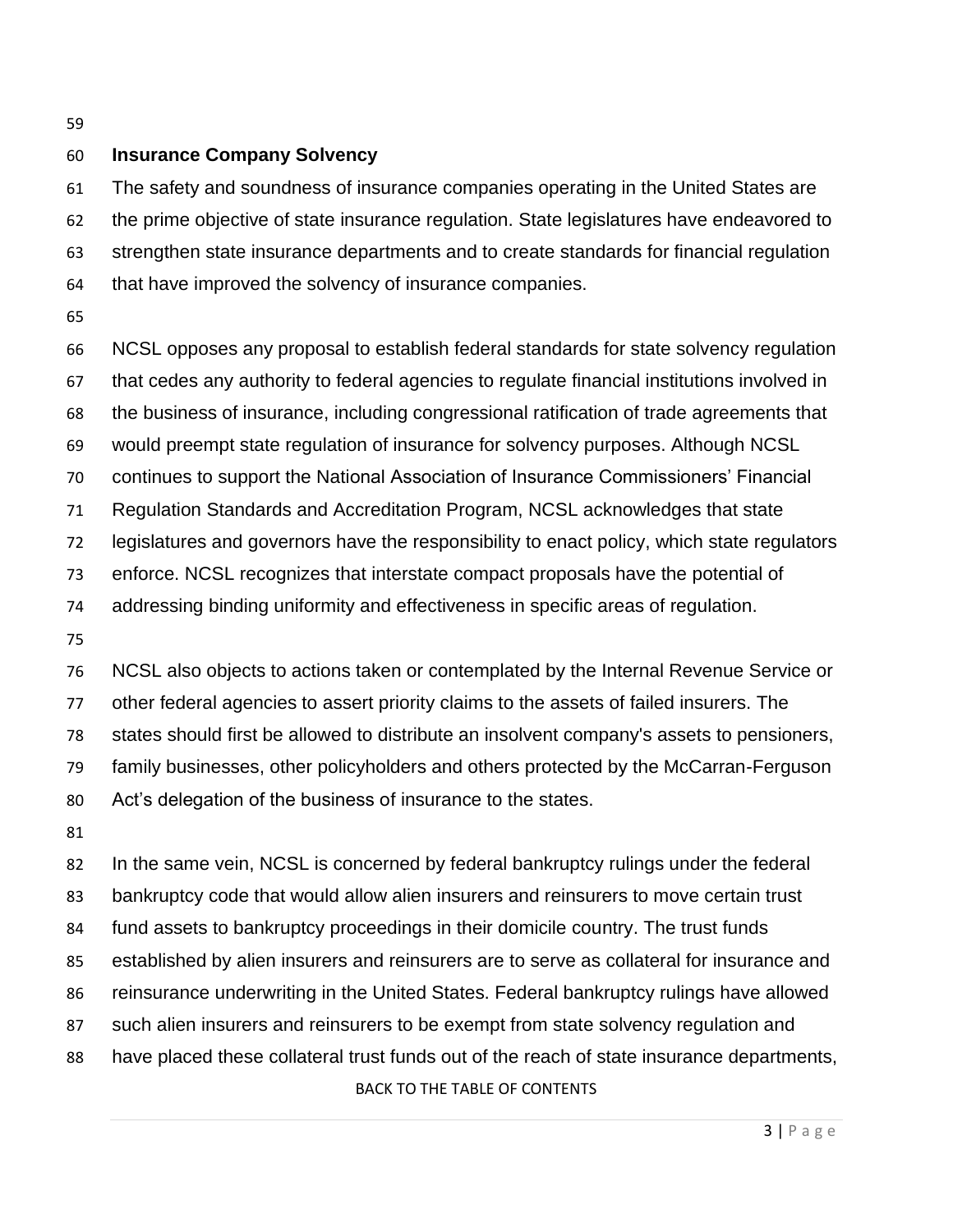- which are solely responsible for solvency protection. NCSL urges Congress to rectify
- this situation by amending federal law to eliminate or limit this exemption for alien
- insurers and reinsurers under the bankruptcy code.
- 

#### **Insurance Information Security**

NCSL opposes any federal effort to preempt state laws and regulations or to enact

- federal standards that address the use of financial and credit information in insurance.
- 

### **INSURANCE FRAUD - FEDERAL CRIMINALIZATION**

 NCSL recognizes the toll that policyholder and claimant initiated fraud has on the cost of insurance and the solvency of the insurer. We applaud the action taken in various states to pass laws that make it more difficult to file a false claim, increase the penalties for those who are guilty of fraudulent activities, and expand state insurance department

- fraud units.
- NCSL believes that the prosecution of policyholder and claimant fraud should and must
- remain in the jurisdiction of state and local law enforcement officials. However, in cases
- of internal insurer fraud that may be the result of interstate and international
- conspiracies to defraud, loot or plunder an insurance company, states and the federal
- government should cooperate to prosecute such criminal activity.
- 
- As a result of financial services modernization, the various federal and state financial
- institutions regulators need to coordinate anti-fraud activities. However, federal
- legislation to assist the coordination of state and federal anti-fraud activities should not
- unnecessarily preempt state anti-fraud laws and regulations nor grant audit or subpoena
- authority to a federal entity over a state agency operating under appropriate state
- constitutions and laws.

- NCSL's endorsement of federal involvement in the criminal prosecution of certain kinds
- of insurance fraud does not diminish our support for continued state regulation of the
- [BACK TO THE TABLE OF CONTENTS](#page-0-0) insurance business. Federal criminal sanctions will assist state regulators in state efforts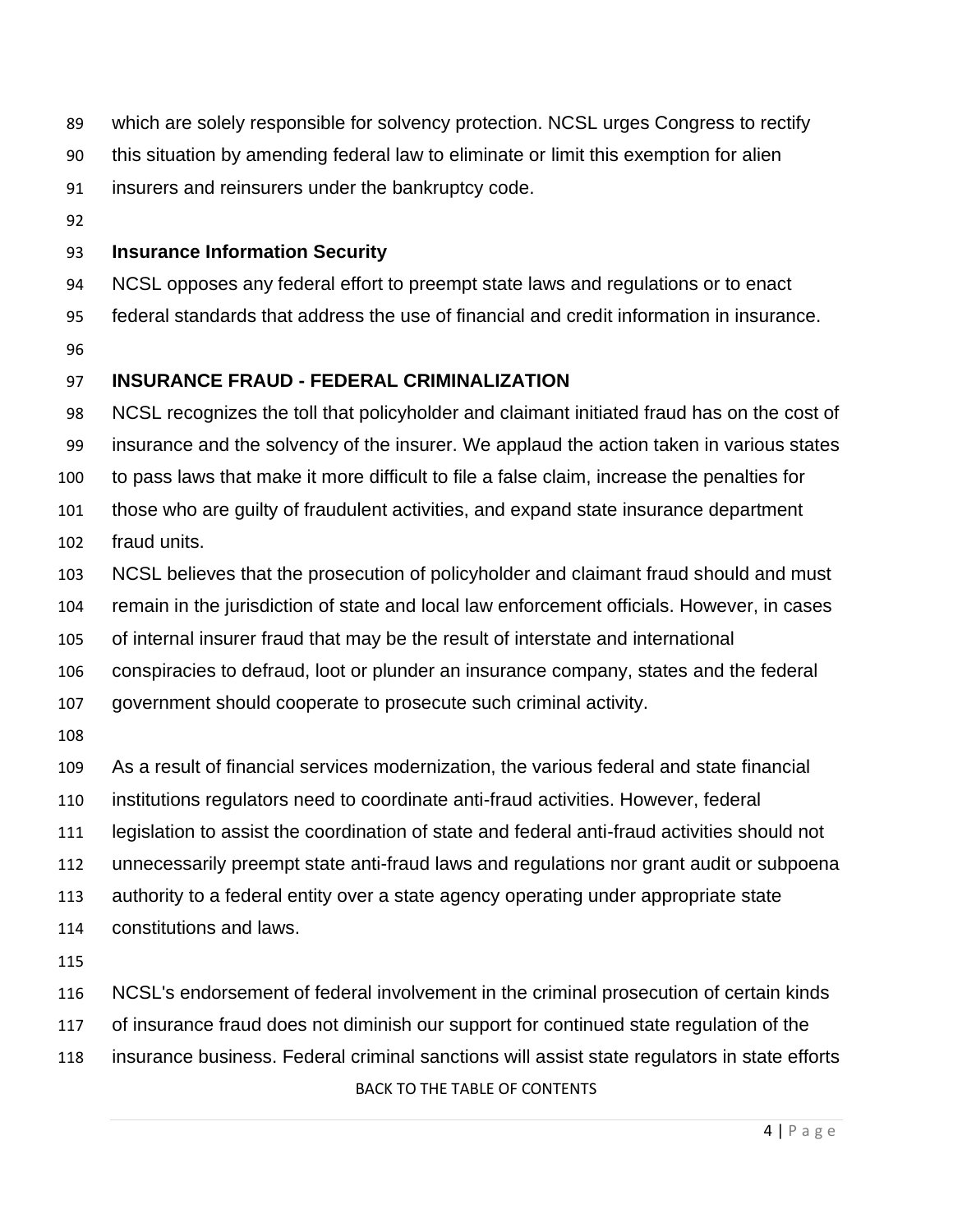- to prevent future insolvencies.
- 

## **EQUAL ACCESS TO FBI CRIMINAL HISTORY RECORDS**

State regulators should have efficient access to the Federal Bureau of Investigation's

- (FBI) Criminal Justice Information System in order to establish dependable procedures
- for licensing officers, directors, and agents of insurance companies across the United
- States.
- 
- NCSL calls on Congress to give state insurance regulators statutory access to FBI
- fingerprint files. This information is currently available to federal and state banking and
- securities regulators. Access will help safeguard insurance consumers from the
- unnecessary risk of having known fraud artists or violent offenders engaged in the
- insurance business.

### **NATURAL DISASTER MITIGATION AND INSURANCE**

- NCSL urges Congressional action that would: (a) provide federal grants, tax credits or
- deductions to assist consumers to strengthen their homes to better withstand
- catastrophic natural disasters; and (b) create a commission to determine what other
- action is necessary and appropriate to support and enhance the ability of existing
- insurance and reinsurance mechanisms to cope with catastrophic natural disasters.
- However, any such action must not displace private sector risk transfer mechanisms,
- adversely impact a state's ability to levy premium taxes, regulate the business of
- insurance and set solvency standards for property and casualty insurers.
- 

### **TERRORISM RISK INSURANCE**

- NCSL requests Congress work with state insurance regulators to ensure that the
- property and casualty insurance and group life insurance industries develop the
- products to protect Americans from financial losses associated with terrorism and to
- ensure an available and affordable insurance market for American consumers and
- businesses.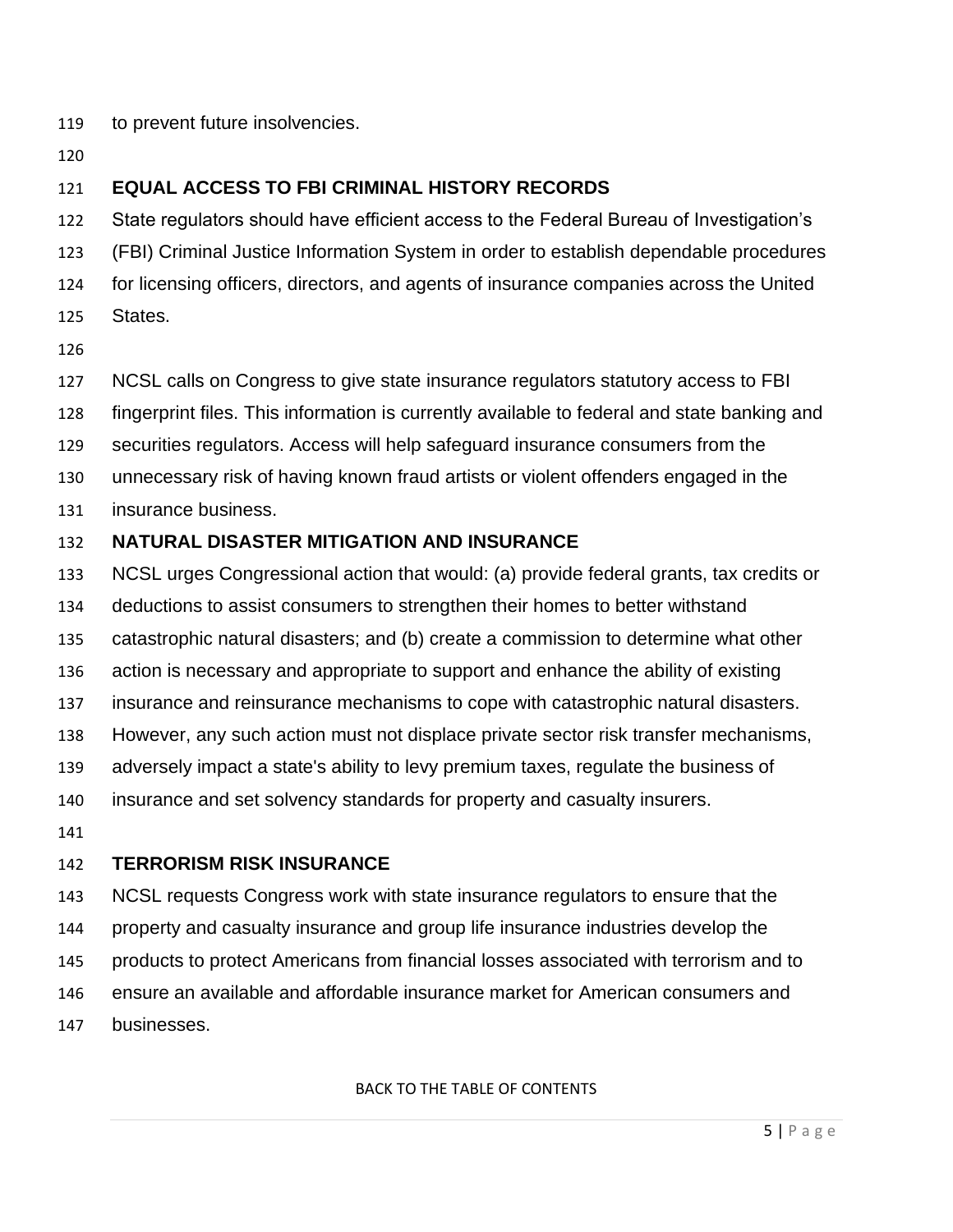- NCSL continues to believe that any reauthorization of the Terrorism Risk Insurance Act
- should recognize the temporary nature of the program, and therefore encourages efforts
- to further promote development of the private insurance markets. Any federal plan for a
- temporary and limited federal backstop for terrorism insurance coverage must not
- adversely impact a state's ability to levy premium taxes, regulate the business of
- insurance and set solvency standards for property and casualty and group life insurers.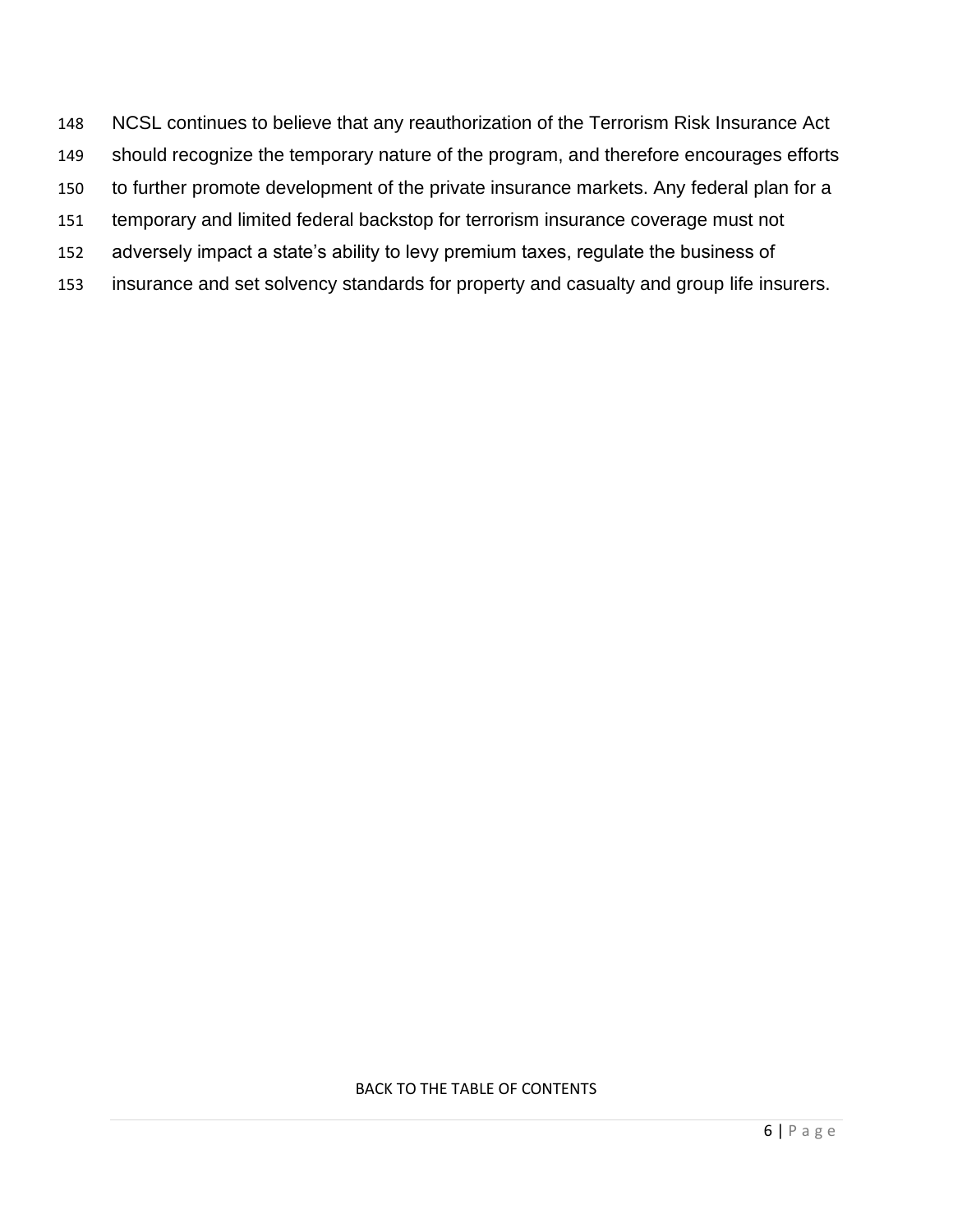# **COMMITTEE: COMMUNICATIONS, FINANCIAL SERVICES, & INTERSTATE COMMERCE**

<span id="page-7-0"></span>**POLICY: CORPORATE FORMATIONS**

## **TYPE: DIRECTIVE**

A corporation is defined as a legal entity or structure created under the authority of a

state's laws, consisting of a person or group of persons who become shareholders. The

entity's existence is considered separate and distinct from that of its members. A

corporation can enter into contracts, sue and be sued, pay taxes separately from its

owners, and do the other things necessary to conduct business.

 The ability to regulate and set standards for incorporation law had long resided within the individual states. Many states rely on the revenue generated by incorporation fees, corporate taxes and other fees as a way to fund many of their public needs. States determine what the articles of incorporation need to involve and have the ability to both tighten and lift barriers for corporate formation.

 One of the key reasons for forming a corporation is the limited liability protection provided to its owners. Because a corporation is considered a separate legal entity, the

shareholders have limited liability for the corporation's debts. The personal assets of

shareholders are not at risk for satisfying corporate debts or liabilities.

In 2001, after the terrorist attack on the United States, the U.S. Treasury Department

was tasked with tracking the funding of terrorists cells and groups. One of the findings

of these early studies was the concern that state corporate formation statutes may have

allowed terrorists and other criminals in laundering money and hiding assets. In 2002, a

number of states were identified by the Treasury Department as having insufficient

requirements for the identification of members, managers or the beneficial owners of the

- corporation or other limited liability entities.
- In 2006, the General Accounting Office (GAO) and the Money Laundering Threat
- Assessment Working Group of the U.S. Treasury Department released studies
- regarding what they considered the lax corporate formation requirements by